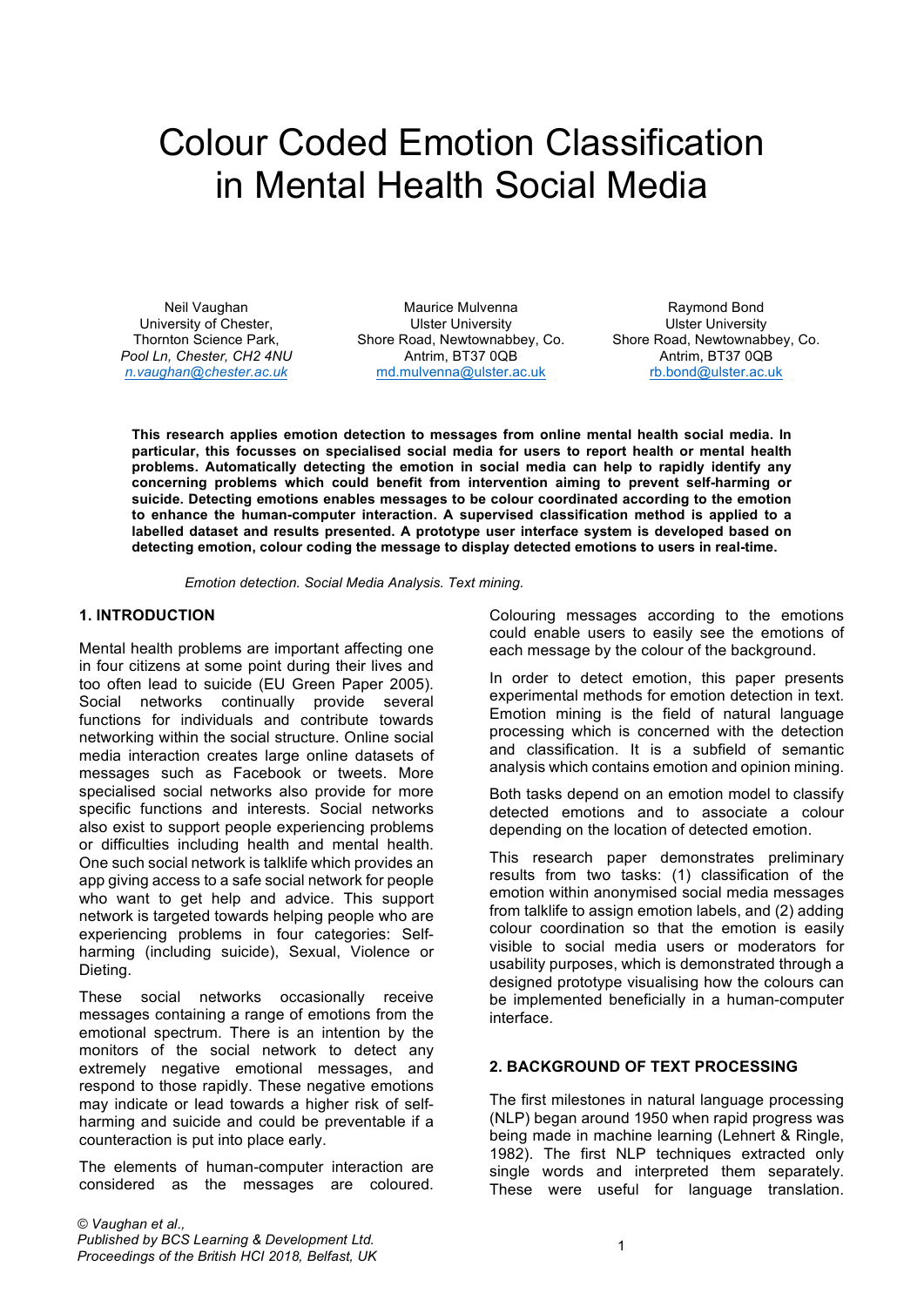Limitations of methods using individual words included the inability to correctly understand words which can have opposite meaning depending on the surrounding words and structure. An example is the word "accident" which can be good or bad (Cambria & White, 2014). Also the phrase "not happy" could be detected as positive if the algorithm only focusses on the word happy.

Recent approaches to NLP for sentiment analysis involve training large neural networks with large knowledge bases of vocabulary. One such method in this approach is called 'skip-gram' which passes each keyword to another neural network, which then predicts the words either side to produce a binary tree which can be analysed (Witten et al., 2016).

Recent SemEval winning methods have shown that word embedding is shown to perform best for sentiment analysis. The topic was well explored in the Computational Linguistics community, with machine learning (Strapparava & Mihalcea 2008), using a Lexicon to associate colour (Volkova et al., 2012), crowdsourcing Word-Emotion associations (Mohammad & Turney, 2013), Word–Colour associations (Mohammad, 2011), and color of text emotions (Strapparava & Ozbal 2010).

The most machine learning and 'deep learning' languages for NLP are Python, R, and Java (Puget, 2016). Machine learning has been used with various NLP techniques such as 'bag-of-words' which analyses each word separately without context can be used with machine learning (Cronin et al., 2017). Machine learning was used to perform emotion mining by Alm et al., (2005) using emotion from text to change how words were spoken by a text-tospeech system.

NLP is only one aspect of the project, with the display of mood colours being the other. Mapping certain colours to moods will be different for each user so groups of colours will have to be assigned to each mood using the most common colours as a starting map (Moon, Kim, Lee, & Kim, 2013).

The first NLP systems attempted to parse text using 'semantic information processing' which uses keywords in sentences to trigger actions (Lehnert & Ringle, 1982). Early programs used a statistical model called n-grams where n is the number of probabilities required to specify a statistical model (Shannon, 1948). One such program was called SHRDLU, which was able to determine actions specified by a user using natural language (Winograd, 1972).

From this syntax based approach, research into NLP split into using semantic analysis and machine learning techniques (Cambria & White, 2014). Semantic analysis aims to recognise the semantic structure of a sentence to understand its meaning. "… in order to understand a sentence, it is necessary to know its syntactic pattern." (Chomsky, 1957). This approach was popular in machine translation as the second language could be generated over the semantic structure of the original sentence (Schank, 2014).

Current approaches to NLP utilise neural networks for machine learning on top of adaptable knowledge bases. Current research into machine translation focuses on recurrent neural networks with enhanced 'long short-term memory' to better maintain information throughout a sentence (Hirschberg & Manning, 2015). This memory is achieved via backpropagation through time (BTT) algorithms which allow data to be propagated back through time and be remembered over multiple steps in the hidden layer of the network (Mikolov et al., 2011).

## **2.1 Emotion Mining**

Current emotion mining techniques work on the sentence level, classifying emotion for each sentence, and use annotated data models to calculate the expressed emotion (Yadollahi et al., 2017). Polarity determination is also important for emotion mining as it determines whether a sentence is expressing positive or negative emotions (Ravi & Ravi, 2015). This is useful when applied to naïve approaches which look for key emotion words instead of analysing the entire sentence.

For this project, the aim was to classify the emotion that the writer aims to invoke in the user. Pizzi. et al, (2007) expands this and used NLP to present each character in a story with their own internal emotion to better capture the emotions between characters. This can be used to calculate the overall mood of the section with weights given main characters.

Alm, et al., (2005) also used narrative text as the basis for their research. Their application of emotion mining is used to enhance a text-to-speech system for reading fairy tales. Machine learning was also utilised to detect the valence of basic emotions to change the pitch and speed of the output speech.

## **2.2 Mapping Colour to Emotion**

To detect emotions, they must first be categorised in a model so that it can be analysed against the text. An emotional model is a system which uses either category of emotions, such as 'anger', or emotional dimensions, such as valence and arousal (Burkhardt & Stegmann, 2009).

In a study to display the mood of music via coloured lighting, Moon, et al., (2013) used Thayer's emotion model to determine the emotion. The Thayer emotional model is a 2D grid of emotions plotted against arousal and tension (Thayer, 1990). Because this model doesn't just use emotion adjectives, there is less ambiguity (Moon, Kim, Lee, & Kim, 2013).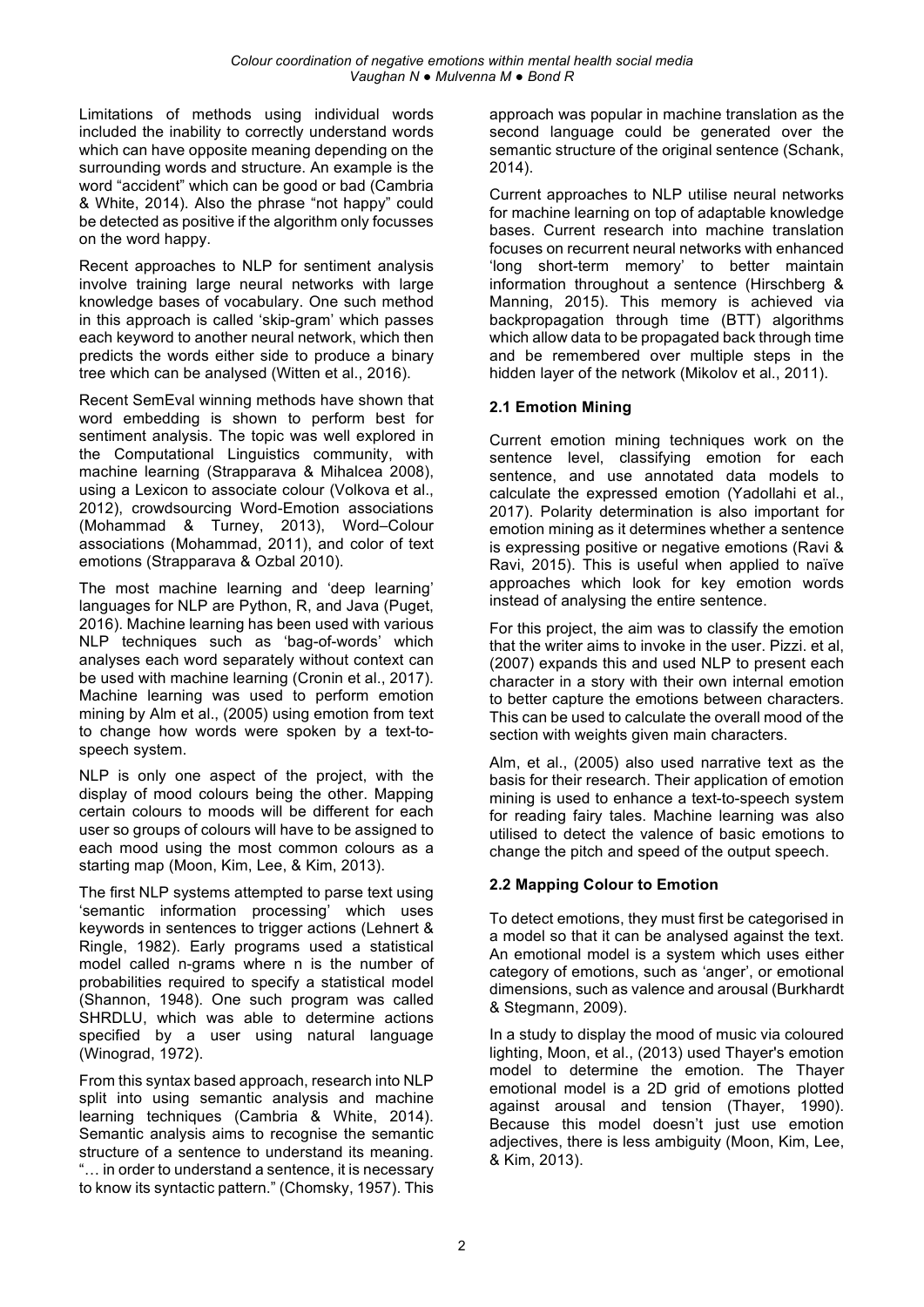The emotion a person associated with a colour can depend on many factors (Manav, 2017) including personal experience, memories, and cultural perceptions. A study into emotion and colour preferences from Ou, et al., (2004) found that some emotions may be associated with the same colour across many countries.

#### **2.3 Suicide note text analysis**

The first research into computational analysis of selfharming or suicide notes was by Pestian et al. (2010). Since then, automatic systems can outperform mental health professionals in separating genuine from fake notes. Suicide note analysis is a useful tool towards suicide prevention (Desmet and Hoste, 2013).

Supervised machine learning approaches rely on labelled data, of which various techniques have been applied: support vector machines, naive Bayes, Hidden Markov Models and memory-based learning (Banea et al., 2008), (Pak & Paroubek, 2010), (Wilson, Wiebe, & Hoffmann, 2005), (Rentoumi et al., 2010).

## **3. METHODS**

The text mining method was applied to anonymised messages from the talklife social media app.

#### **3.1 Dataset from talklife**

The talklife dataset was generated by recording all talklife messages over a 12 hour period. This contains over 4600 messages; a new message is posted approximately every 9 seconds. The total messages in the dataset was reduced to 2665 once unsuitable messages were removed as described below. The quantity of data available is important because there is a clear correlation between performance and data availability (Desmet and Hoste, 2013). In recent years with increased big data, automatic techniques are crucial for analyzing large amounts of online text.

All messages were anonymised by removing the name of the user who posted the message and any likes or replies. The ethical implications of using sensitive talklife messages was reduced since the messages were already posted in a public place, and are available for anyone in the public domain to read online or through the free talklife app.

Text analysis on this type on online blog has various complexities: messages tend to contain a lot of slang words, phrases are used out of their usual context. Messages containing text over multiple lines were processed to remove the carriage returns. Some messages were longer than the 300 character limit and were truncated to the last complete word but missed the end of the sentence. Some messages

didn't contain any words - these were removed from the test dataset. Many messages contain non-text ASCII characters which remained in the dataset if ASCII-255 compatible. Several messages contain text copied from musical lyrics. There were some foreign or illegible messages which were removed. Several messages were observed with spelling errors or unusual acronyms. When applying NLP modules on data with many spelling mistakes, they fail to cope with the intense surface variation and fail during early stages of analysis (Desmet and Hoste, 2013). Pre-processing steps to fix typographical errors can improve text analysis (Liu, 2010).

The talklife dataset is already effectively selflabelled which was an important aspect. Each user when posting a message has to select from a list of 41 emotion labels. The emotion list includes: Heartbroken, Sad, lonely, Depressed, Stressed, Confused and others as shown in Table 1. A problem with self-labelled data is that the emotion label selected by the user may not always accurately represent the emotion that appears to be within the message text itself, for example some users may select a label from the list at random when posting a message. It was found that the most frequent emotions posted during this timeframe were dominated by negative emotions: Sad (375), Meh (262), Lonely (221), Heartbroken (189), Tired (183), Calm (111), Anxious (105). The label 'Meh' expresses a lack of interest or enthusiasm, interpreted to mean a miscellaneous label for messages which the talklife user couldn't fit into another category.

*Table 1. The frequency of forty-one emotion classes that talklife users self-labelled their messages with.*

| No.              | Label          | Count | No. | Label       | Count |
|------------------|----------------|-------|-----|-------------|-------|
| 1                | Sick           | 17    | 20  | Stressed    | 40    |
| 2                | Angry          | 22    | 21  | Confused    | 66    |
| 3                | Inspired       | 28    | 22  | Nervous     | 44    |
| 4                | Surprised      | 5     | 23  | Exhausted   | 87    |
| 5                | Irritated      | 20    | 24  | <b>Numb</b> | 81    |
| 6                | <b>Furious</b> | 10    | 25  | Meh         | 262   |
| 7                | Encouraged     | 18    | 26  | Happy       | 41    |
| 8                | Caring         | 22    | 27  | Frustrated  | 57    |
| 9                | Annoved        | 48    | 28  | Worried     | 33    |
| 10               | Loving         | 44    | 29  | Hungry      | 29    |
| 11               | Amazed         | 12    | 30  | Insecure    | 72    |
| 12 <sup>12</sup> | Tired          | 183   | 31  | Chilled     | 46    |
| 13               | Lonely         | 221   | 32  | Positive    | 61    |
| 14               | Afraid         | 64    | 33  | Supportive  | 84    |
| 15               | Excited        | 11    | 34  | Proud       | 18    |
| 16               | Amused         | 67    | 35  | Relaxed     | 32    |
| 17               | Embarrassed    | 15    | 36  | Calm        | 111   |
| 18               | Heartbroken    | 189   | 37  | Anxious     | 105   |
| 19               | Sad            | 375   | 38  | Playful     | 25    |

#### **3.2 Classification methods**

The classification method applied was based on previous research by Kiritchenko et al. (2014) and the AffectiveTweets package for analyzing emotion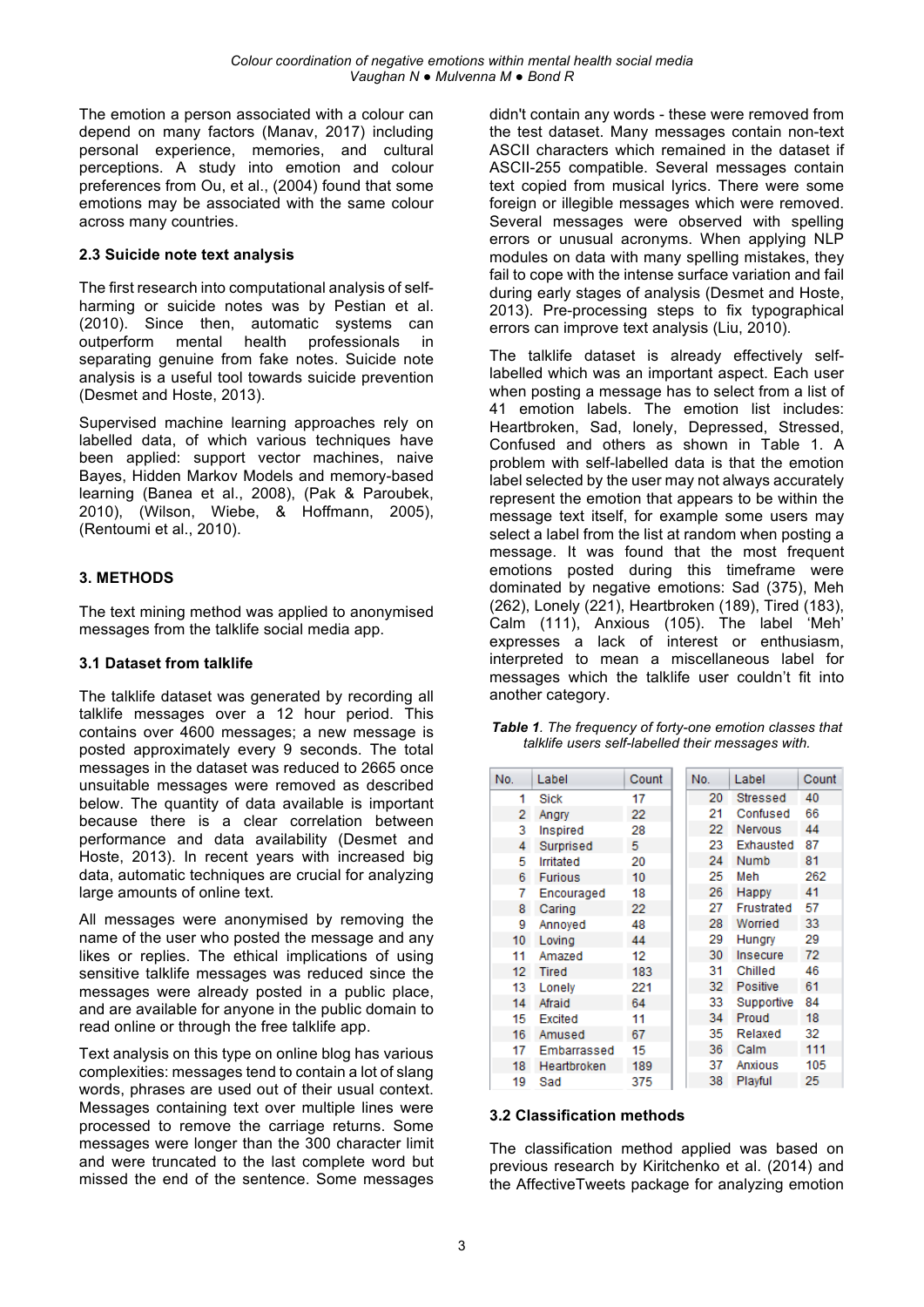and sentiment. These methods built upon our previous implementation for analysing messages on Twitter (Harvey et al., 2018).

First a pre-processing filter was applied, converting the text string to Sparse Feature Vectors (SFV). The SFVs are calculated including word and character ngrams. This has been previously useful for filtering out infrequent features and setting the weighting approach. A support vector machine (SVM) was trained. For comparison, SVM training was completed twice for each dataset, once with SFV pre-processed data and once with raw data. Tenfold cross validation was applied to assess the classification accuracy which has advantages over using a training/test data split.

A variety of additional classification method were applied including applied 0-R classifier, Stacking, CVParameterStacking (Kohavi, 1995) and Support Vector Machine (SVM) which previously gave good results in our previous test (Harvey et al., 2018).

#### **3.3 Emotion Detection Results**

The results showed a production of 14% classification accuracy. This was achieved by classifying all instances as "sad" due to the dataset being skewed containing larger numbers in certain classes. Lower classification accuracy for the talklife dataset in comparison to previous results indicates higher complexity, potentially due to a larger search space due to 38 separate emotion class labels. Also this task is more complex due to the talklife data having less reliable labelling as each label was assigned by the user who submitted the message and each user may use labels based on their own interpretations.

In future work this talklife dataset could be relabelled by an annotator to ensure the class labels are consistent and representative of the message wording. In previous research (Harvey et al., 2018) we applied the methods to a tweets dataset preprocessed into Sparse Feature Vectors (SFV), the trained SVM classified 74% of tweets correctly into one of the three labelled classes. Without any preprocessing, SVM classification was not as successful, producing 36% correct classification.

Future work could investigate various other classification methods successfully applied to emotion detection, including affective lexicons, training deep learning models or training a convolution Neural Network. Also the dataset could be adjusted into a binary label of emotional or neutral, which would simplify the classification search space.

## **3.3 Prototype App Colour Labels**

In order to visually display the detected emotional content of messages to users or moderators, the next objective is to develop a prototype for the visual indication of emotion in messages. In the prototype, colours could be associated with the 38 emotional classes. Designs were created for how this could be integrated into a mental health social media within the web browser or mobile app. In future work we plan to implement this feature for use in a web browser to display emotion for real-time social media messages. The goal would be to use an individual web-page or use a web browser extension to add elements and styling. Figure 1 shows one of the proposed designs for integrating with colours in a mobile app for social media.



*Figure 1: Colour coordinated emotional messages from social media platform for mental health (talklife, 2018).*

## **4. CONCLUSION**

The text mining method has been applied to talklife social media data for mental health. The detection results were previously shown to provide good classification results (Harvey et al., 2018). This work has extended to apply the technique for mental health related social media. A prototype web visualisation is proposed to improve human computer interaction and easily visualise emotion from colours.

This paper builds on the existing work in emotion modelling. A proof-of-concept emotion classifier was applied to the new dataset and a prototype web interface could be developed to display the resulting colours based on emotions. This could help to highlight any messages containing extreme emotions or indications of self-harming behaviours.

Future work could include extending this to other platforms. In future work, the user may be able to select which colours are associated with which emotions. Individuals have their own opinions about which colours relate to which emotions and it depends on each user's own personal background experiences.